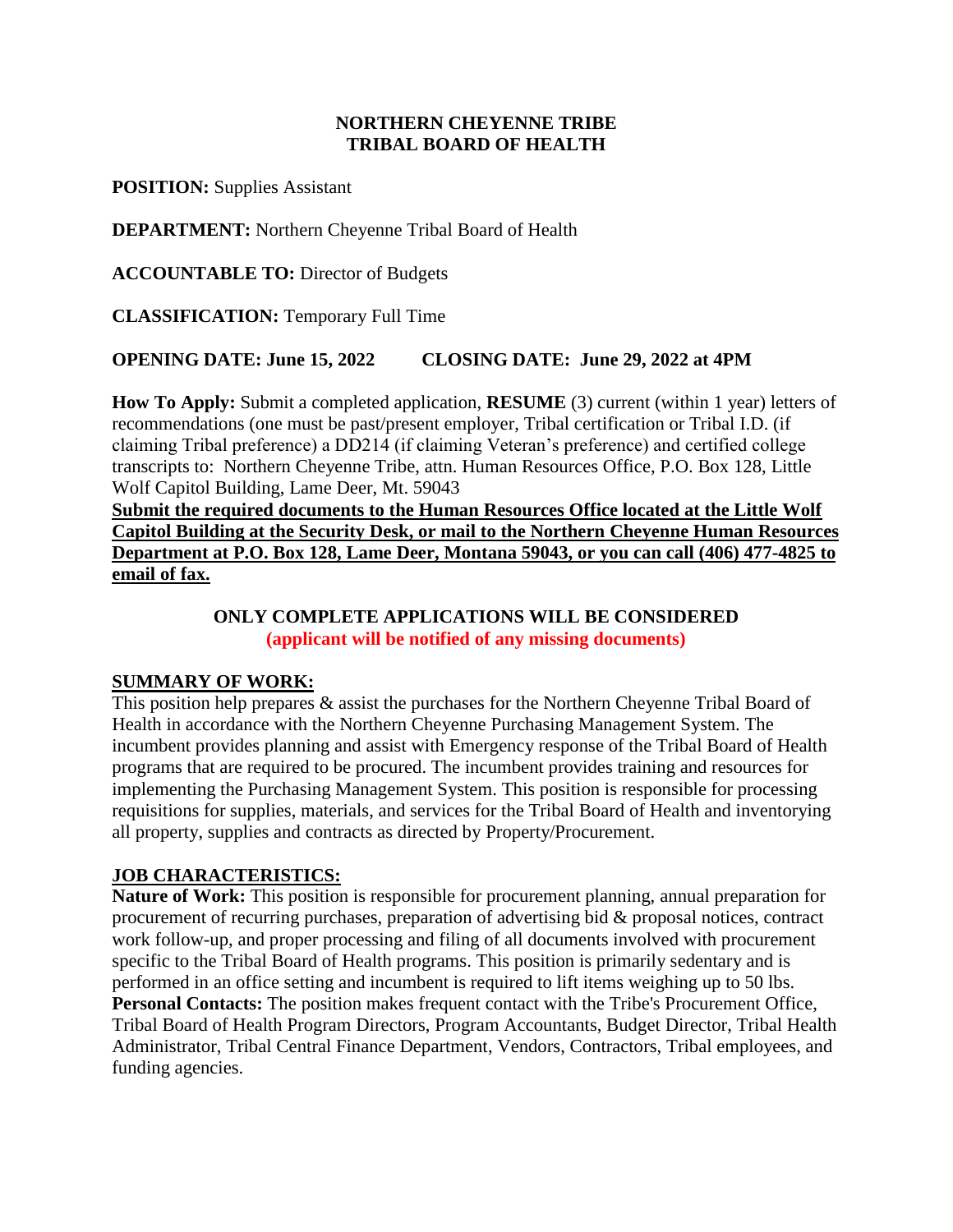**Supervision Received:** The incumbent's work is primarily independent and receives technical supervision only on complicated or complex matters. The incumbent receives general supervision by the Property/Procurement Coordinator.

### **Supervision Exercised:** None.

**Essential Functions:** This position is responsible to ensure that requisitions for necessary supplies, materials and services are processed in a timely and prudent manner. The incumbents work is periodically reviewed for compliance with Tribal procurement policies for work quality and quantity.

# **JOB REQUIREMENTS:**

**Knowledge:** This position requires knowledge of competitive procurement practices, contract administration, and internal control. Incumbent must have knowledge of computer applications and programs such as Microsoft professional office.

**Skills:** Requires skills in the use of a computer, calculator, fax machine, email and telephone.

**Abilities:** This position requires the ability to plan, schedule, and execute a broad variety of tasks in pre-procurement planning by maintaining accurate logs and files for tracking vendors, contracts and payments with regards to the COVID19 Pandemic. This position requires good judgment and sound business ethics.

# **JOB ACCOUNTABILITY AND PERFORMANCE STANDARDS:**

The incumbent must assure that all requisitions, and invoice submission documents are accurate and valid. The incumbent is responsible to assure that price quotes are obtained, requisitions are properly received, and follow up is conducted to assure that vendor payments are made in a timely fashion in association with the Tribe Central Finance Department and Procurement Office. Evaluation of this position will be based primarily upon performance of the requirements and duties. Examples of job performance criteria specific to the Northern Cheyenne Tribal Board of Health include but are not limited to:

- Meet with Property Procurement Coordinator for directions Education and Experience:
- Prepares the procurement of all purchases for COVID 19 response
- Works in conjunction with the Tribe's Procurement Office proposals
- Works in conjunction with the Tribe's Procurement Office in awarding bids and proposals and the preparation of contracts for execution
- Drafts correspondence to follow up procurement issues
- Provides a means of inspection for completed contracts
- Provides annual in-house training opportunities for employees
- Maintains accurate and timely records and submits accurate and timely reports
- Demonstrates proficiency in interpreting the Purchasing Manual
- Adheres to standards of confidentiality
- Demonstrates punctuality and observes work hours
- Must agree to and sign waiver for pre-employment drug testing